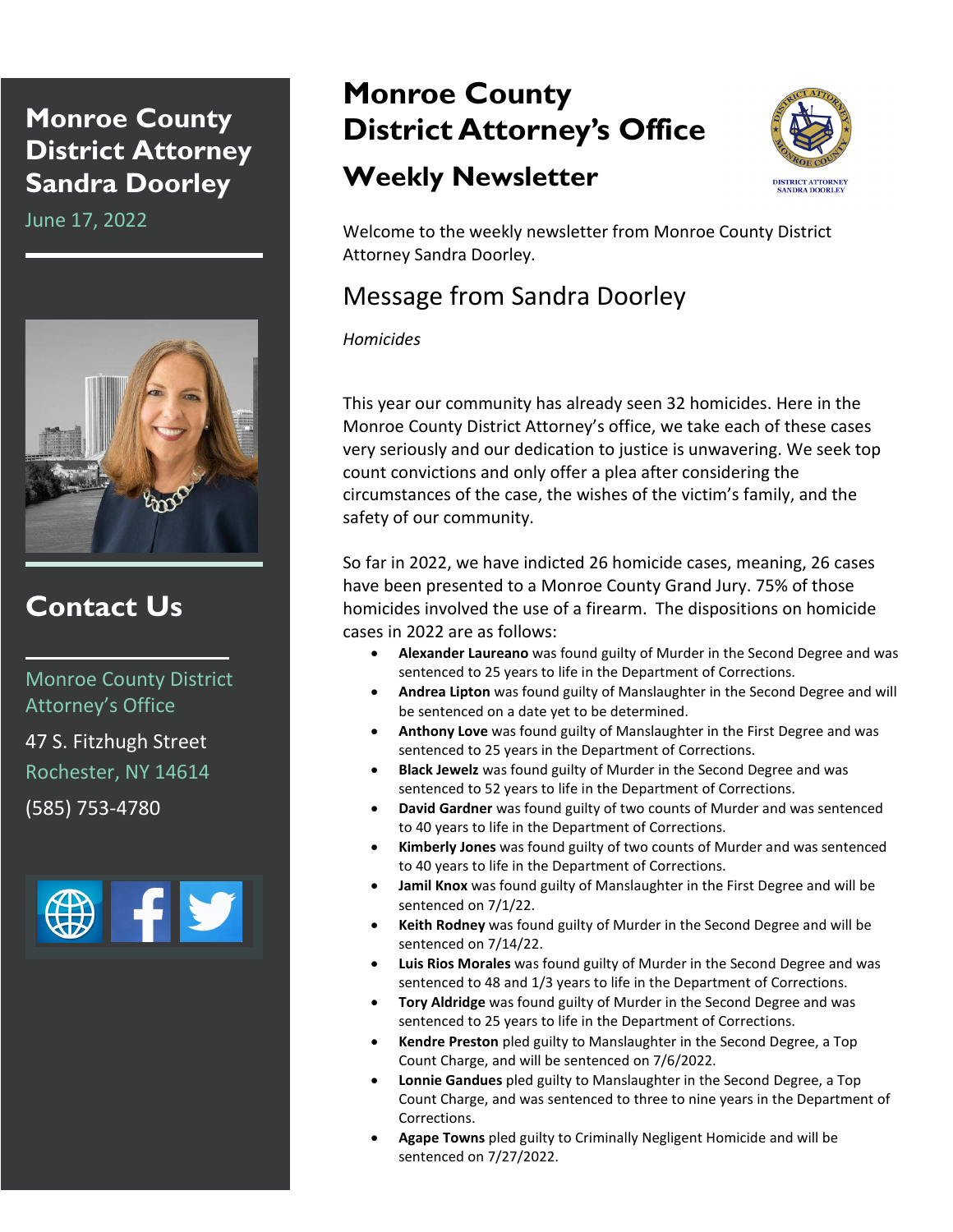# **Homicide Update**

So far in 2022: City of Rochester Total: 31 Monroe County Total: 32

## **Monroe County Heroin Task Force Update**

May 2022 Total Reported ODs: 40 Total Fatalities: 11 Year To Date 2022

Total Reported ODs: 256

Total Fatalities: 64

- **Ninoshka Vazquez** pled guilty to two counts of Criminally Negligent Homicide, a Top Count Charge and was sentenced to six months in Monroe County Jail, and five years of Probation.
- **Steven Berrios-Rivera** pled guilty to Murder in the Second Degree and was sentenced to 18 years to life in the Department of Corrections.
- **Delon McNeil** pled guilty to Manslaughter in the First Degree and was sentenced to 25 years in the Department of Corrections.
- **Edgar Tolentino** pled guilty to Murder in the Second Degree, a Top Count Charge and will be sentenced to 20 years to life in the Department of Corrections on 7/18/2022.
- **Nicholas Serret** pled guilty to Manslaughter in the First Degree and was sentenced to 20 years in the Department of Corrections.
- **Tyrique Griffin** pled guilty to Manslaughter in the First Degree and was sentenced to 25 years in the Department of Corrections.
- **Patricia Hutton** pled guilty to Manslaughter in the First Degree and was sentenced to three years in the Department of Corrections.
- **Jose Flores-Ortiz** pled guilty to Manslaughter in the First Degree and will be sentenced on a date yet to be determined.
- **Justin Seabon** pled guilty to Aggravated Vehicular Homicide, a Top Count Charge and was sentenced to four to 12 years in the Department of Corrections.
- **Steve Owens** pled guilty to Manslaughter in the First Degree and will be sentenced on a date yet to be determined.
- **Kyrique Massey** pled guilty to Manslaughter in the First Degree and will be sentenced on a date yet to be determined.
- **Sohn Travis** pled guilty to Manslaughter in the First Degree and will be sentenced on a date yet to be determined.
- Initially pled guilty to Manslaughter in the First Degree and will be sentenced on a date yet to be determined.
- **Amos Hill** pled guilty to Manslaughter in the First Degree and will be sentenced on a date yet to be determined.
- **Samiere Williams** pled guilty to Murder in the Second Degree, a Top Count Charge and was sentenced to 20 years in the Department of Corrections.

As you can see, the sentences, pleas and convictions our office is producing are significant and provide justice for the families of the victims, though we know that will never replace their loved one's life!

2021 looked very much the same, even with COVID-19 slowing down the courts system. Fortunately, we were still able to deliver justice and hold homicide offenders accountable for their horrific actions. We indicted 65 homicide cases; 52% were the result of a shooting, 20% were a result of a stabbing, 17% were a homicide caused by a vehicle and the remaining 11% were of miscellaneous causes.

The dispositions on homicide cases from 2021 are as follows:

- **Aries Ash** was found guilty of Murder in the Second Degree, and Manslaughter in the First Degree and was sentenced to 81 years to life in the Department of Corrections.
- **Dvontea Alexander** was found guilty of Murder in the Second Degree and was sentenced to 25 years to life in the Department of Corrections.
- **Jeremiah Barley** was found guilty of Murder in the Second Degree and was sentenced to 25 years to life in the Department of Corrections.
- **Joseph Boykins** was found guilty of Murder in the Second Degree and was sentenced to 30 years to life in the Department of Corrections.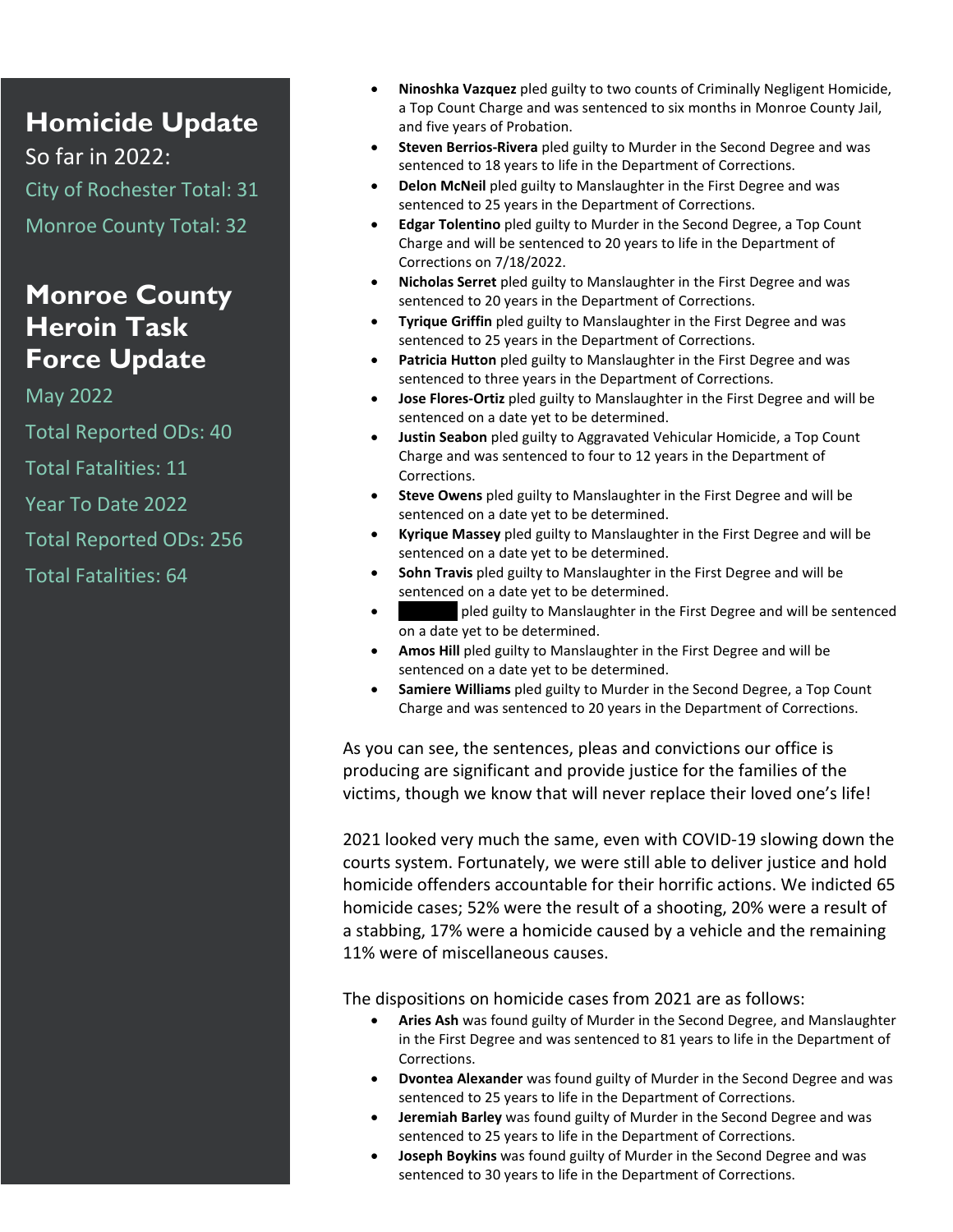- **Joshua Ross** was found guilty of Manslaughter in the First Degree and was sentenced to 25 years in the Department of Corrections.
- **Margzell Miller** was found guilty of Murder in the Second Degree and was sentenced to 40 years to life in the Department of Corrections.
- **Devonte Bouie** pled guilty to Manslaughter in the First Degree and was sentenced to 20 years in the Department of Corrections.
- **Eddie Williams** pled guilty to Manslaughter in the First Degree and was sentenced to 20 years in the Department of Corrections.
- **Jose Sanchez** pled guilty to Manslaughter in the First Degree and was sentenced to 23 years in the Department of Corrections.
- **Sheena Perry Harris** pled guilty to Manslaughter in the First Degree and was sentenced to 15 years in the Department of Corrections.
- **Quinton O'Connor** pled guilty to Manslaughter in the First Degree and was sentenced to 25 years in the Department of Corrections.
- **Ronnie Jordan** pled guilty to Manslaughter in the First Degree and was sentenced to 18 years in the Department of Corrections.
- **Maxwell Ward** pled guilty to Manslaughter in the Second Degree, a Top Count Charge and was sentenced to four to 12 years in the Department of Corrections.
- **Jonathan Pagan-Ortiz** pled guilty to Manslaughter in the First Degree and was sentenced to 15 years in the Department of Corrections.
- **Airianna Judkins** pled guilty to Manslaughter in the Second Degree, a Top Count Charge and was sentenced to one to three years in the Department of Corrections.
- **Breanna Kelly** pled guilty to Manslaughter in the First Degree, a Top Count Charge and was sentenced to 10 years in the Department of Corrections.
- **Michael Nash** pled guilty to Manslaughter in the Second Degree, a Top Count Charge and was sentenced to two to four years in the Department of Corrections.
- **Anthony Vandoren** pled guilty to Aggravated Vehicular Homicide, a Top Count Charge was sentenced to four to 12 years in the Department of Corrections.
- **Yazmin Moody** pled guilty to Manslaughter in the First Degree was sentenced to 16 years in the Department of Corrections.
- **Benzio Reed** pled guilty to Manslaughter in the Second Degree, a Top Count Charge and was sentenced to four to 12 years in the Department of Corrections.
- **Matthew Canales** pled guilty to Manslaughter in the Second Degree, a Top Count Charge and was sentenced to two and a half years to seven and a half years in the Department of Corrections.
- **Bipan Bhjel** pled guilty to Criminal Possession of a Weapon in the Second Degree and was sentenced to seven years in the Department of Corrections.

We continue to put dangerous criminals behind bars while doing our part to help keep our streets safe. It is clear to me that as crime continues to be on the rise, the criminals committing these violent acts have no regard for the law or the community. My promise to you has always been and will continue to be that my office will hold offenders accountable for their crimes.

Yesterday I was at the Rochester City School District's Northwest Junior High School for their Community Consortium Partnership Symposium: We Choose Life and Peace. It was wonderful to see so many youth standing up to violence! We do our work for them and the rest of the community, to help make our community safer for the next generation.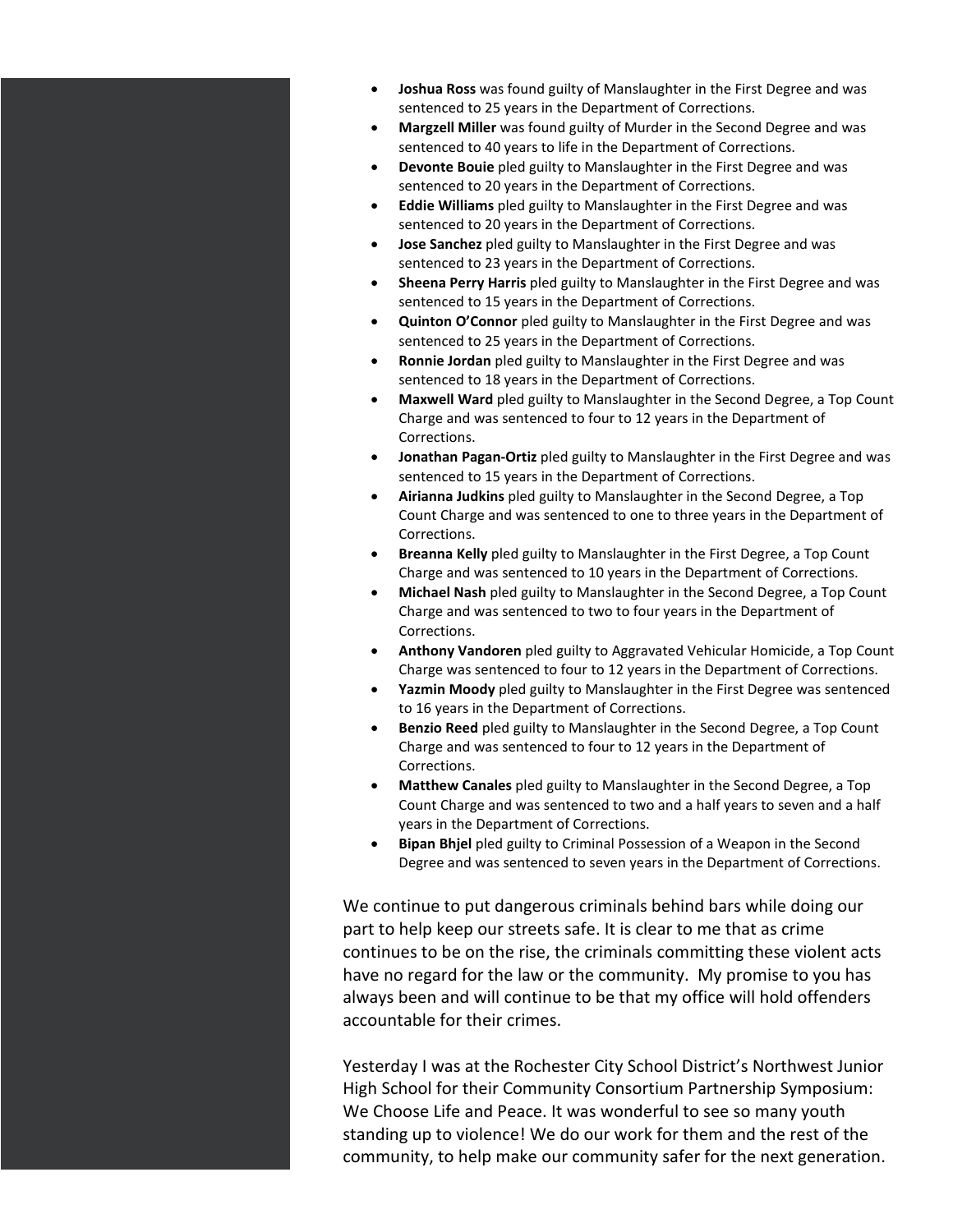I know we all share the hope that one day soon we will see less violence plaguing our streets.

*Sandra*

## Highlights from the MCDA's Office

**Marlon Scott** was convicted of two counts of Criminal Possession of a Weapon in the Second Degree in relation to a shooting near St. Paul Street and Norton Street on May 6, 2021. This case was prosecuted by Assistant District Attorney Jonathan Jirik of the Special Investigation Bureau.

**Frank Campbell** was convicted of Sexual Abuse in the Second Degree, two counts of Criminal Sexual Act in the Second Degree, two counts of Sexual Abuse in the Third Degree, three counts of Criminal Sexual Act in the Third Degree, and Endangering the Welfare of a Child for sexually abusing a child from October 6, 2017 through November 20, 2020. This case was prosecuted by Ralph Alloco of the Special Victims Bureau.

**Andrew Reardon** pled guilty to Vehicular Assault in the Second Degree in relation to an incident on October 17, 2020. This case was prosecuted by Ray Benitez, Chief of the DWI Bureau.

**Jason Strong** pled guilty to two counts of Criminal Possession of a Weapon in the Second Degree in relation to incidents occurring on August 27, 2021 and September 4, 2021. This case was prosecuted by Jennifer Hyatt, Deputy Chief of the Special Investigations Bureau.

**Samuel McCullough** was convicted of Criminal Possession of a Substance in the Third Degree and Criminal Possession of a Substance in the Fourth Degree in relation to an incident occurring on July 26, 2019. This case was prosecuted by Brandon Gonzalez of the Special Investigations Bureau.

**Kyrique Massey** and **Sohn Travis** pled guilty to Manslaughter in the First Degree and Criminal Possession of a Weapon in the Second Degree in relation to an incident occurring in the City of Rochester on April 9, 2021. This case was prosecuted by Patrick Gallagher, Chief of the Domestic Violence Bureau and Burak Serbetci of the DWI Bureau.

**Timothy Harris** was sentenced to 10 years in the New York State Department of Corrections after pleading guilty to Burglary in the Second Degree in relation to an incident occurring on May 18, 2020. This case was prosecuted by Rachel Clark, Deputy Chief of the Domestic Violence Bureau.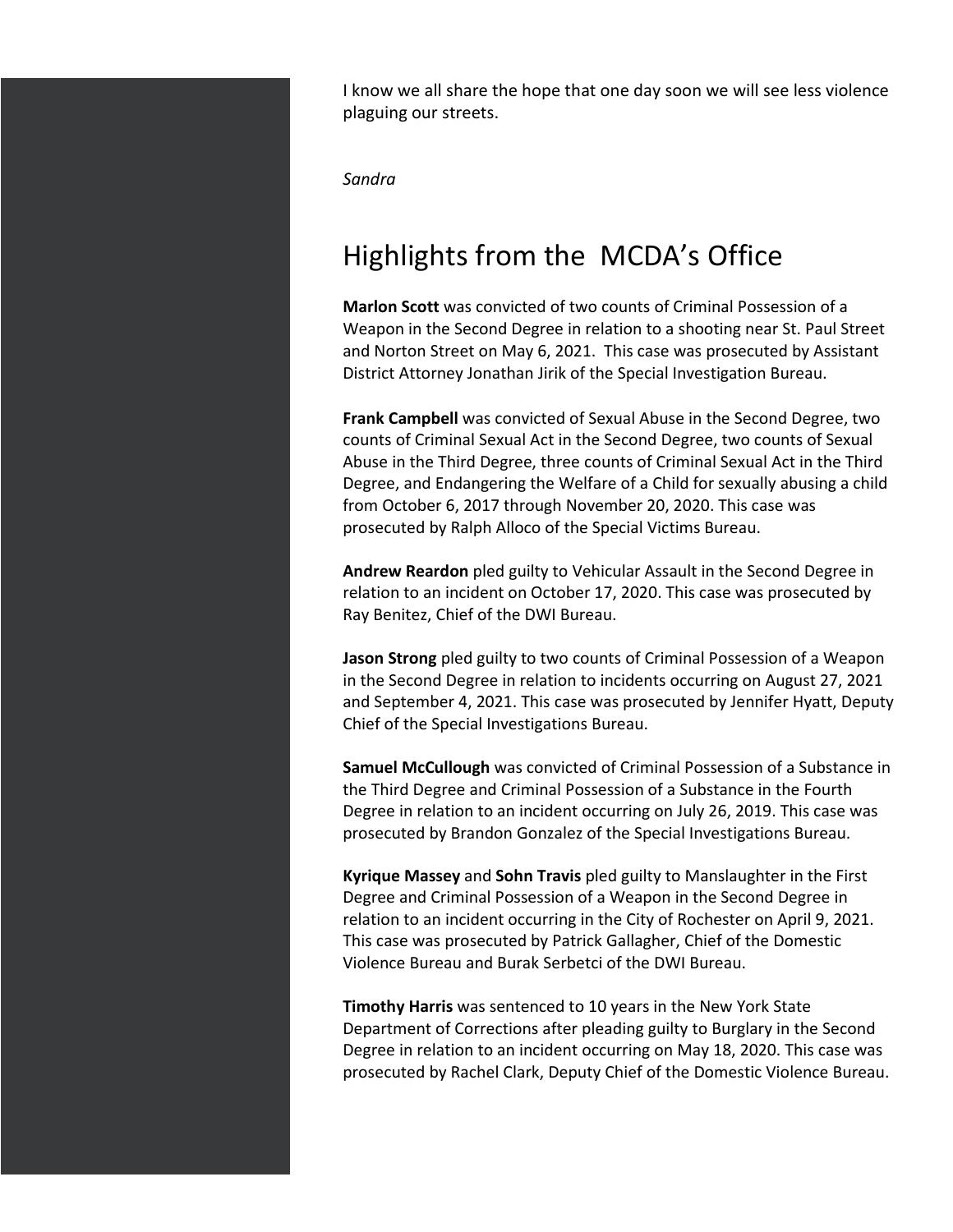**Christopher Antonetti** was indicted on two counts of Manslaughter in the Second Degree and Assault in the Second Degree in relation to a vehicular collision in the City of Rochester on November 24, 2021. This case is being prosecuted by Assistant District Attorney Raymond Benitez, Chief of the DWI Bureau.

**Howard Johnson, Jr.** was convicted of two Counts of Criminal Possession of a Weapon in the Second Degree in relation to an incident that occurred on December 1, 2020 in the City of Rochester. This case was prosecuted by Assistant District Attorney, Timothy Boucher of the Special Investigations Bureau.

## MCDA in the Community

On Thursday, Monroe County District Attorney Sandra Doorley attended the Northwest Junior High School Community Consortium Partnership Symposium: We Choose Life and Peace! Events like these are so important to give our youth a chance to raise their voice and speak out against the violence that occurs every day. Thank you to the School and all the community partners involved. We must show our youth the community stands behind them!!



Second Assistant District Attorney Mark Monaghan attended an event on Thursday evening titled, "For Parents, Community, and Law Enforcement to Discuss and Strategize Ways on How Our Children Can Be Safe In Schools Within An Era of Irrational Gun Violence." This event was aimed to open discussion between community members and community leaders to encourage collaboration and to work to keep the citizens of Rochester safe.